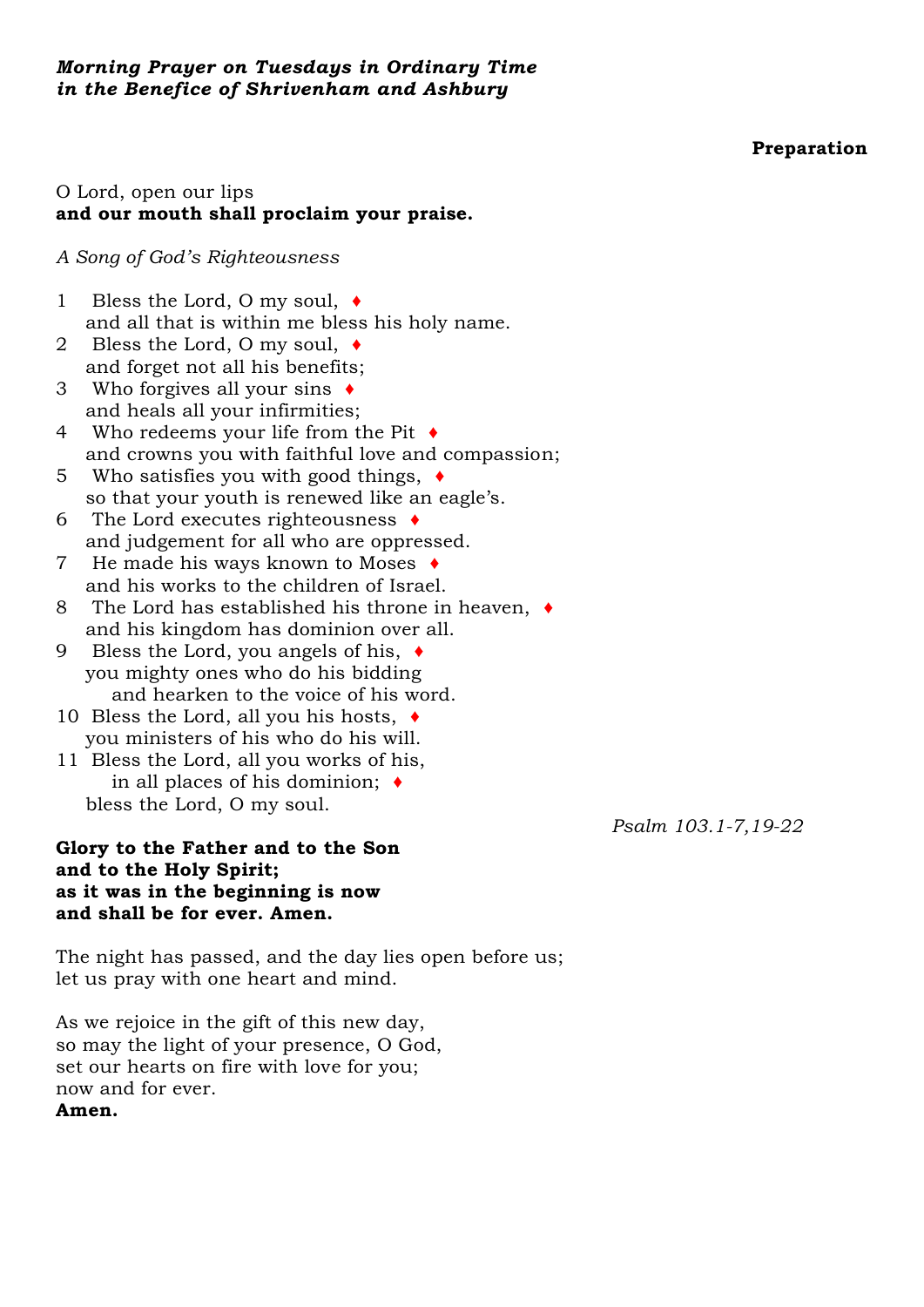*The appointed [psalmody](https://www.churchofengland.org/common-material/psalter#mm13a) is said. Each psalm or group of psalms may end with*

### **Glory to the Father and to the Son and to the Holy Spirit; as it was in the beginning is now and shall be for ever. Amen.**

### *A reading from Scripture*

### *A Song of Peace*

### **Spirit of God, teach us your ways, that we may walk in the paths of peace.**

- 1 Come, let us go up to the mountain of God, ♦ to the house of the God of Jacob;
- 2 That God may teach us his ways, ♦ and that we may walk in his paths.
- 3 For the law shall go out from Zion, ♦ and the word of the Lord from Jerusalem.
- 4 God shall judge between the nations, ♦ and shall mediate for many peoples.
- 5 They shall beat their swords into ploughshares, ♦ and their spears into pruning hooks.
- 6 Nation shall not lift up sword against nation, ♦ neither shall they learn war any more.
- 7 O people of Jacob, come: ♦ let us walk in the light of the Lord.

**Glory to the Father and to the Son and to the Holy Spirit; as it was in the beginning is now and shall be for ever. Amen.**

**Spirit of God, teach us your ways, that we may walk in the paths of peace.**

# *A reading from Scripture*

Open my eyes, O Lord that I may see the wonders of your law. **Open my eyes, O Lord that I may see the wonders of your law.** Lead me in the path of your commandments **that I may see the wonders of your law.** Glory to the Father and to the Son and to the Holy Spirit.

*Canticle*

*Isaiah 2.3-5*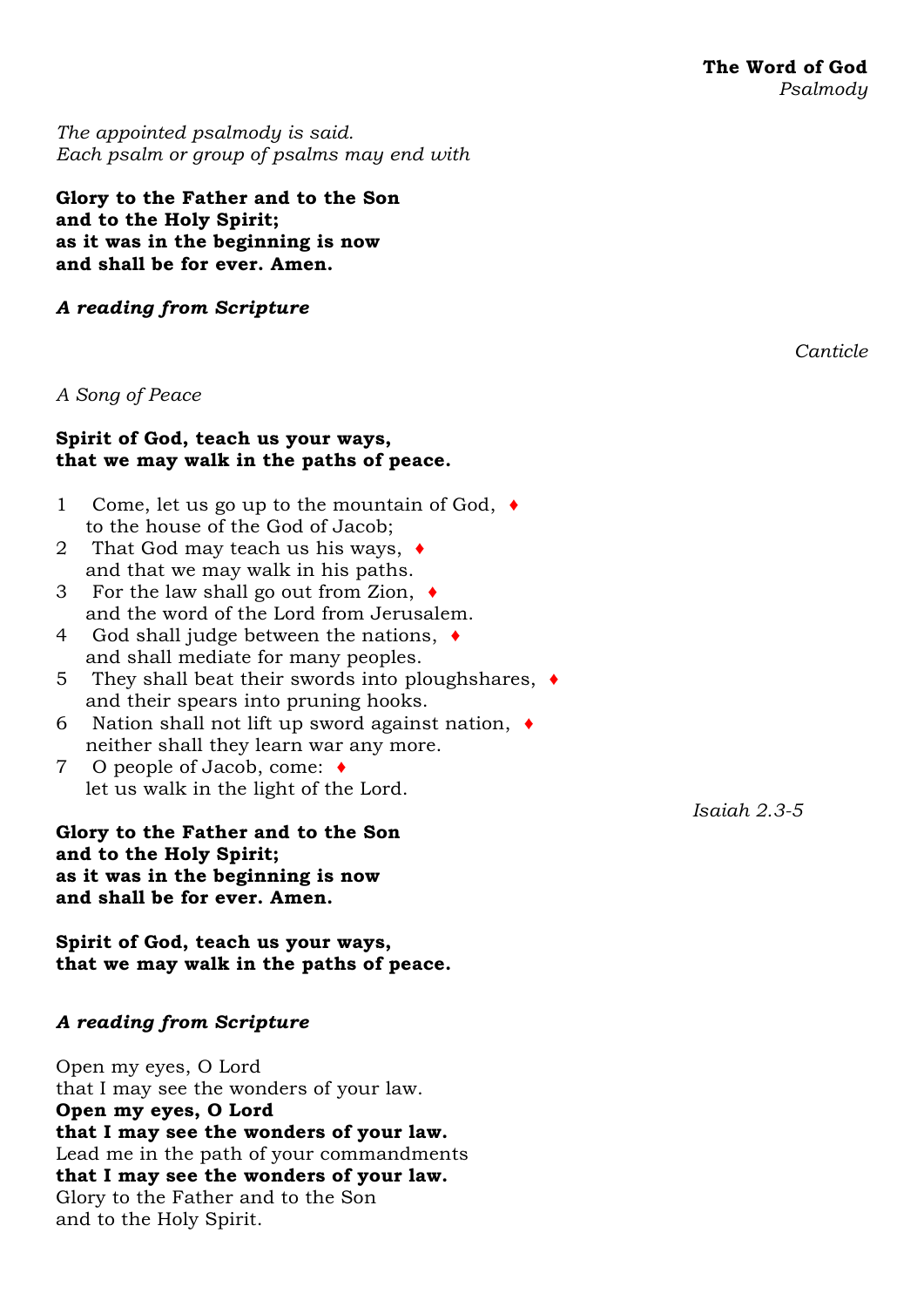#### **Open my eyes, O Lord that I may see the wonders of your law.**

*from Psalm 119*

*The Benedictus*

#### **In your tender compassion, O God, the dawn from on high shall break upon us.**

- 1 Blessed be the Lord the God of Israel, ♦ who has come to his people and set them free.
- 2 He has raised up for us a mighty Saviour, ♦ born of the house of his servant David.
- 3 Through his holy prophets God promised of old ♦ to save us from our enemies, from the hands of all that hate us,
- 4 To show mercy to our ancestors, ♦ and to remember his holy covenant.
- 5 This was the oath God swore to our father Abraham: ♦ to set us free from the hands of our enemies,
- 6 Free to worship him without fear,  $\bullet$ holy and righteous in his sight all the days of our life.
- 7 And you, child, shall be called the prophet of the Most High, ♦ for you will go before the Lord to prepare his way,
- 8 To give his people knowledge of salvation ♦ by the forgiveness of all their sins.
- 9 In the tender compassion of our God ♦ the dawn from on high shall break upon us,
- 10 To shine on those who dwell in darkness and the shadow of death, ♦ and to guide our feet into the way of peace.

*Luke 1.68-79*

## **Glory to the Father and to the Son and to the Holy Spirit; as it was in the beginning is now and shall be for ever. Amen.**

**In your tender compassion, O God, the dawn from on high shall break upon us.**

**Prayers**

*Intercessions are offered*

- ¶ *for the day and its tasks*
- ¶ *for the world and its needs*
- ¶ *for the Church and her life*

*These responses may be used*

Lord, in your mercy (or) Lord, hear us. **hear our prayer. Lord, graciously hear us.**